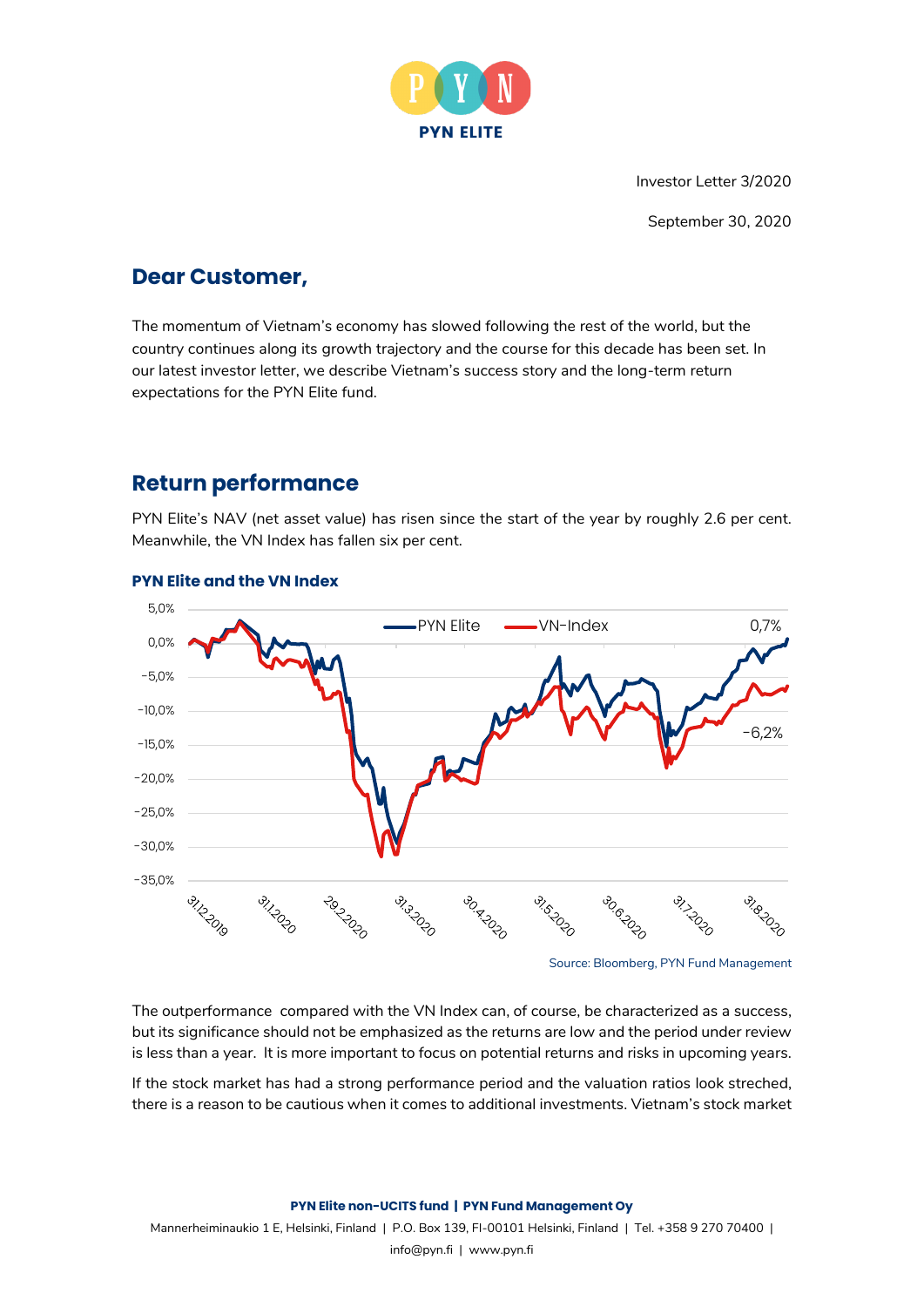has appeared drowsy in recent years, however, and the PYN Elite fund's returns have been somewhat subdued.

### **Return in five-year periods**

|                             | 1999 -<br>2004 | $2005 -$<br>2009 | 2010 -<br>2014 | $2015 -$<br>2019 |       | 2020 YTD Since inception |
|-----------------------------|----------------|------------------|----------------|------------------|-------|--------------------------|
| <b>PYN Elite Fund (EUR)</b> | 398%           | <b>31%</b>       | 267%           | 23%              | 1%    | 2852%                    |
| MSCI Asia ex Jap (EUR)      | 21%            | 57%              | 38%            | 32%              | $0\%$ | 244%                     |

YTD Sep 18, 2020 Source: Bloomberg, PYN Fund Management

PYN Elite's return performance has never been a steady uphill journey. It is characteristic of the fund that short periods of excellent performance have resulted into excellent long term returns. The fund has experienced lengthy sluggish periods 2004–2009 and 2015–2019.

### **Vietnam and US stock markets**

Our target country is Vietnam, but it is nevertheless wise to follow and try to understand what is happening in the world's leading financial market, i.e. the United States. Wall Street has farreaching impacts.

The US stock markets have enjoyed a stock price surge, as the Fed has taken an investor-friendly approach and the government has implemented tax reductions and distributed cash. The stock market surge has been uneven due to the coronavirus pandemic, depending on the sector and company. The general positive sentiment can continue in the US stock market for a long while, thanks to the low interest rate environment.

On the other hand, US stocks are not cheap. It is worth remembering that a long positive return period can be followed by a long period of weak returns, even though actual market crashes always remain short-term events.

I have somewhat playfully created a David and Goliath comparison between tiny Vietnam and the giant United States. The comparison metrics are the VN Index and S&P 500.

The stock prices of US companies have risen faster than the companies' earnings. P/E 20 is challenging, and supporting such a high valuation ratio necessitates a sustained low interest rate level as well as market-friendly public policies.

In contrast, Vietnam's stock market is low-priced, at 12.5 P/E, and the stocks clearly have room for strong performance. This is supported by three key factors: 1) The current low valuation ratios 2) Companies' earnings growth outlook 3) The measures in coming years by the Vietnamese government to modernize market mechanism.

In short time periods, it seems that almost all of the stock markets correlate in their daily and weekly moves – meaning the markets go up and down simultaneously. In ten years, the Vietnamese equity market's correlation with the US market is, however, very low at 0.14. We believe that Vietnam's equity market can perform independently during the current decade compared with the US companies, both when the share prices go up and when they go down.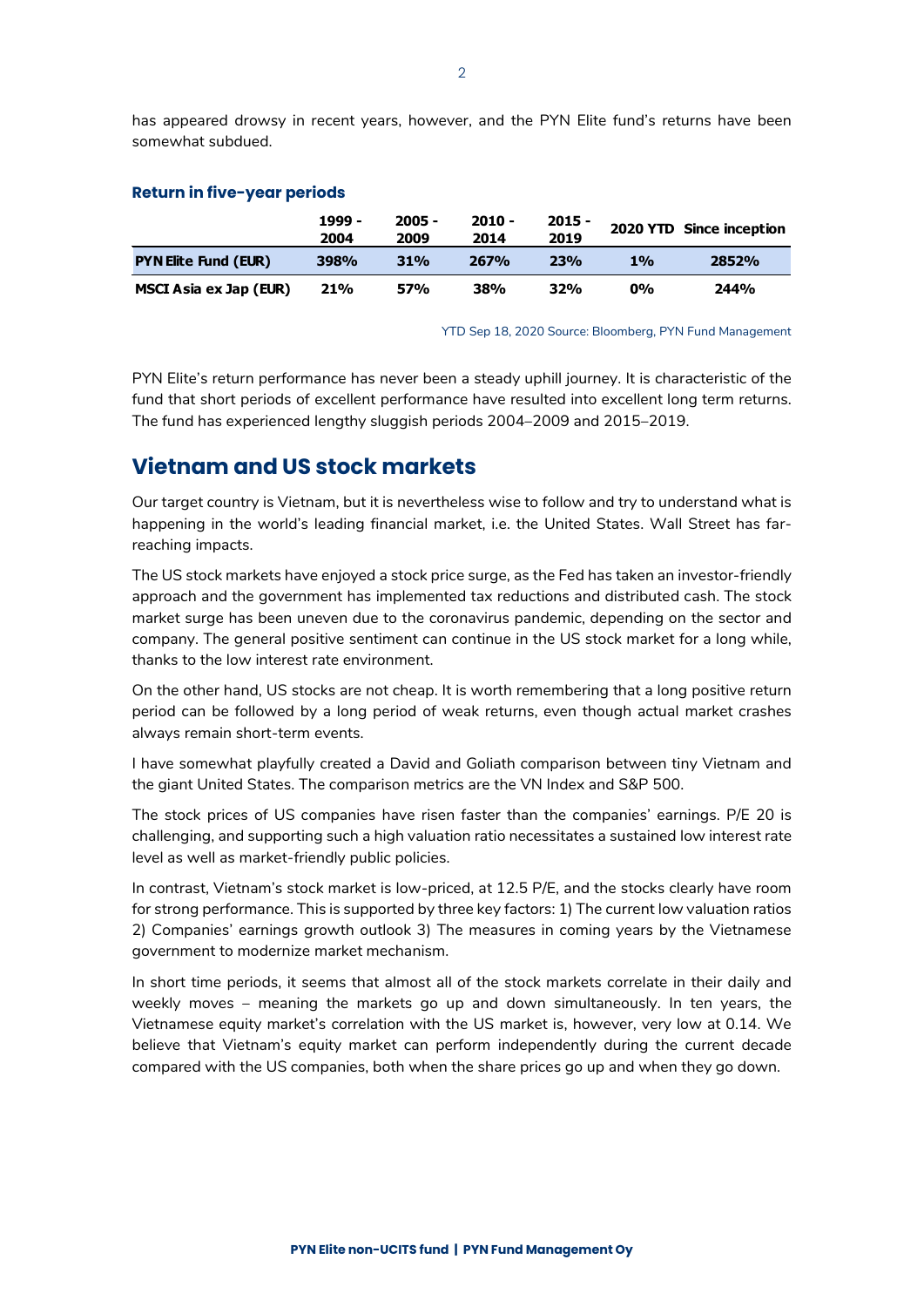|                                         | <b>USA</b> | <b>Vietnam</b> |
|-----------------------------------------|------------|----------------|
| P/E (2021E)                             | 20.02      | 12.05          |
| Stock market performance 10 years       | 207.0%     | 95.0%          |
| Revenue growth 10 years / p.a.          | 4.4%       | 4.9%           |
| Operating profit                        | 10.5%      | 11.5%          |
| Debt ratio                              | 59%        | 29%            |
| Correllation with the US market         | 1          | 0.137          |
| Market value of stock exchanges / world | 41%        | 0.2%           |

Source: Bloomberg

American companies have increased their debt ratios using cheap money. The gearing (net debt in relation to equity) of all the index companies is 59 per cent, but the gearing of the fifty largest US companies is as high as 80 per cent.

The debt-to-equity ratio of Vietnamese companies is very low at 29 per cent. The situation is the same in several key companies in PYN Elite's portfolio – many even have net cash instead of net debt. Hopefully, the strong balance sheets of Vietnamese companies lead to a brisker EPS (earnings per share) growth due to lower recapitalization pressures.

## **Vietnam's strong economy**

Foreign direct investments in Vietnamese manufacturing continue and thanks to them, the country's export industry remains competitive. In recent years, Vietnam has focused strongly on making free trade agreements with various countries and the most recent, its agreement with the EU, entered into force last August. Industrial investments are also boosted by Vietnam's decision not to impose quotas on the import of raw materials and components.

The improvement in industrial productivity and the strong employment situation ensure that the disposable income will continue to grow. Wages have long been rising at an annual rate of more than ten per cent, but this has not threatened the competitiveness of manufacturing industries. The impacts of the rise in income levels are obvious in the growing demand for housing, cars, services and consumer goods.

It is also worth pointing out that overseas Vietnamese are hard-working and frugal. They annually repatriate some USD 17 billion to Vietnam.

All in all, Vietnam's growth has a healthy foundation. The country's current account maintains a surplus, increasing the forex reserves and reducing Vietnam's country risk.

The recent growth in the United States' economy has been achieved by taking on added debt and handing out tax cuts. The unique pillar supporting the US economy is a money printing machine, but it is reasonable to, now and then, question the sustainability of economic growth based on deficits.

Vietnam's currency does not involve significant risk of devaluation, rather the opposite: The Vietnamese dong can even be allowed to appreciate later on if the forex reserves continue to grow and the country's current accounts maintain a firm surplus. Despite the coronavirus, Vietnam's economy is one of the few that is still recording growth for this year.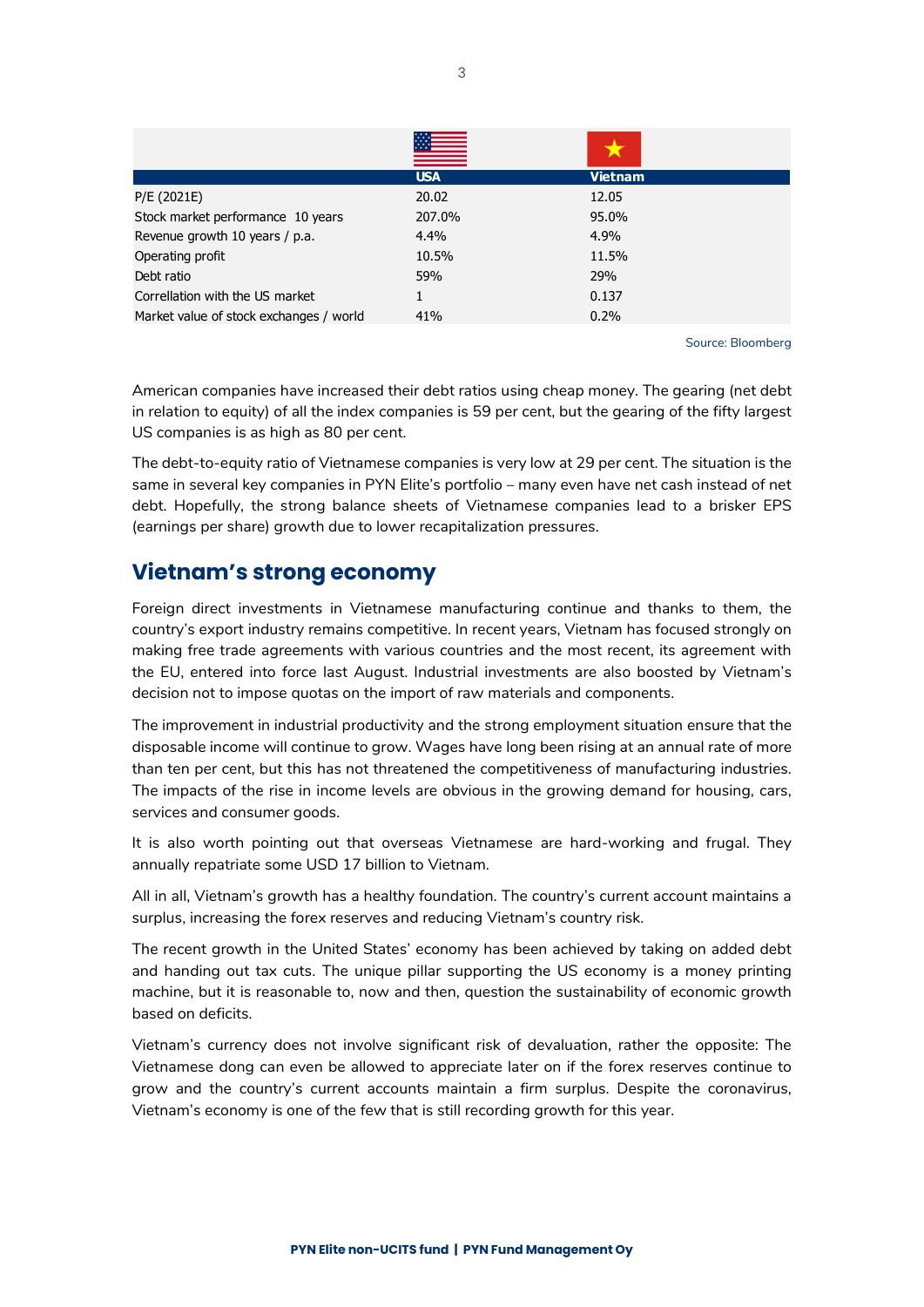|                                             | <b>USA</b> | <b>Vietnam</b> |
|---------------------------------------------|------------|----------------|
| GDP growth in 2020                          | $-5.0\%$   | 2.0%           |
| GDP growth in 10 years                      | 10.0%      | 75.0%          |
| Current account 8 years. cumulative bn. USD | $-2,906$   | 57.5           |
| FX development against EUR                  | 7.0%       | 11.0%          |
| Exports bn. USD                             | 1,654      | 264            |
| Exports growth 10 years                     | 28%        | 266%           |

Source: Bloomberg, BEA, GSO

# **Vietnam's market upswing is not just about the economy**

Alongside its economic success, Vietnam has been successful on other fronts as well. Within ten years, the country has had upswing in the FIFA's world football ranking from 137 to 94. Vietnam has surpassed Thailand, for example, which has slipped down to 114th place. Finland's national team stands at 58 in the ranking. Vietnam has won Olympic medals in shooting and weightlifting.

Vietnam is a signatory of the Paris Climate Agreement and the government is taking a responsible approach to the agreed 2030 targets. Vietnam's solar and wind power tariffs have been set at an attractive level and development programs for renewable energy have received billions of euros worth of investments.

I am also delighted by Vietnam's willingness to focus on the basic education of all its citizens. Vietnamese school children have been successful in international comparisons of math skills. The country has laid a good foundation for further education opportunities offered by private schools, and as a result, roughly 55,000 IT engineers graduate annually in Vietnam. This holds great significance for the success of the economy in the future.

And then there's Vietnamese cuisine! It is now taking over the world with its tasty Pho soup and Banh Mi rolls. Helsinki has also seen its fair share of Vietnamese restaurant openings in recent years.

Vietnam's history is the story of a country that has been through a lot but has also managed to learn how to navigate international politics. Vietnam has had to fight the French, Americans and Chinese, and maybe for that precise reason, Vietnam is now striving to build relations with the rest of the world, based on trade and investments by foreign companies.

|                          | <b>USA</b>           | <b>Vietnam</b>                   |
|--------------------------|----------------------|----------------------------------|
| Vietnam war              | Loss                 | Victory                          |
| FIFA ranking             | 22                   | 94                               |
| Economic system          | Market based economy | Centrally planned market economy |
| Administration           | Disruptive           | <b>Discreet</b>                  |
| Paris Agreement (UNFCCC) | NO.                  | <b>YES</b>                       |
| National dish            | Hamburger            | Pho soup                         |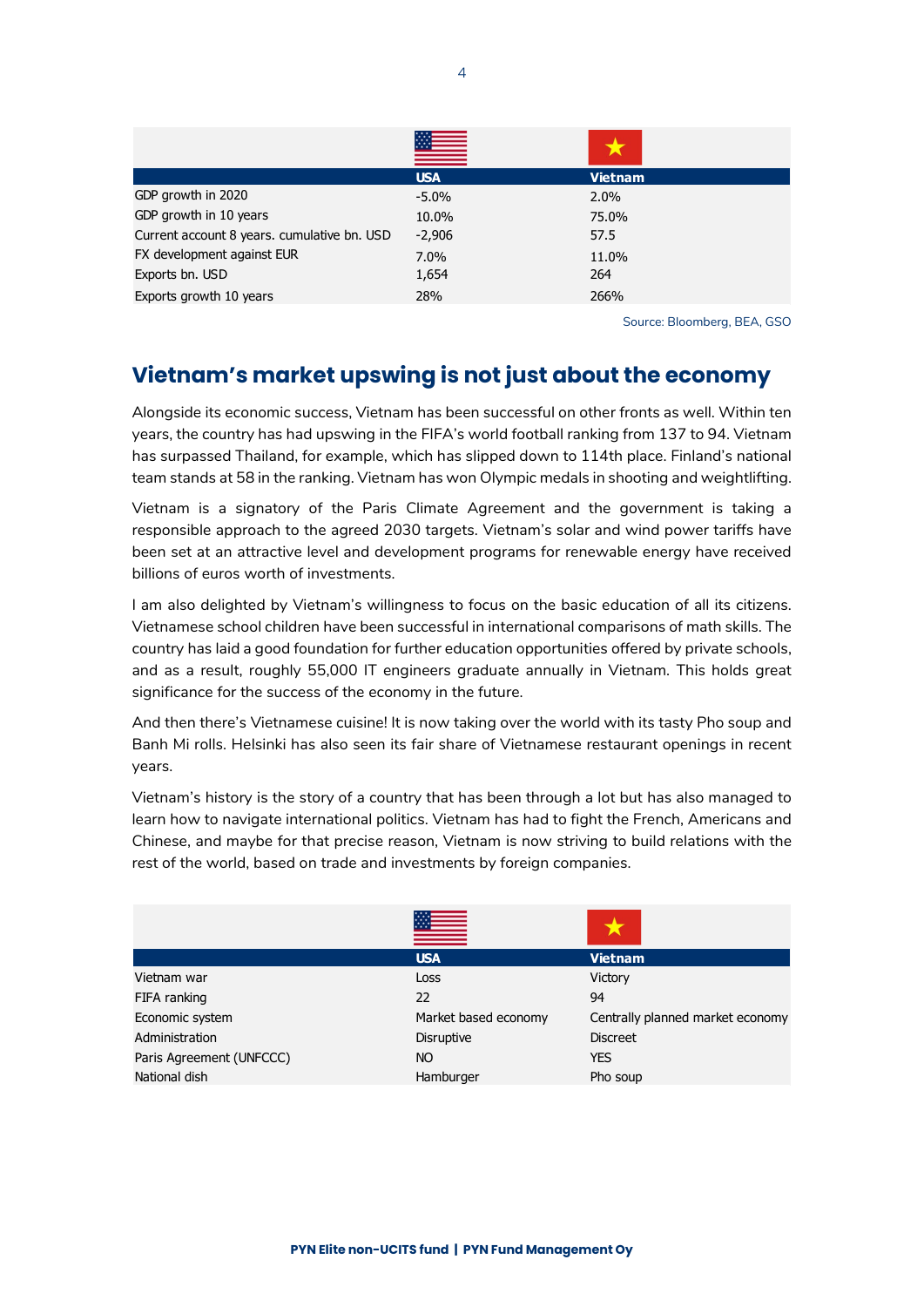# **PYN Elite's portfolio**

The composition of PYN Elite's portfolio is based on trust in the growth of Vietnam's domestic economy and the continued momentum of domestic demand. The attachment to the letter includes the latest information on our key portfolio companies and the state of the Vietnamese macro-economy.

Heading into 2021 with hope and optimism.

PYN ELITE

Petri Deryng

Portfolio Manager

### **DISCLAIMER:**

PYN Elite

The PYN Elite (non-UCITS) Fund (hereinafter "PYN Elite Fund") is an alternative investment fund and a non-UCITS fund as referred to in the Finnish Act on Alternative Investment Fund Managers (162/2014, as amended), which is managed by the Finnish alternative investment fund manager PYN Fund Management Ltd.